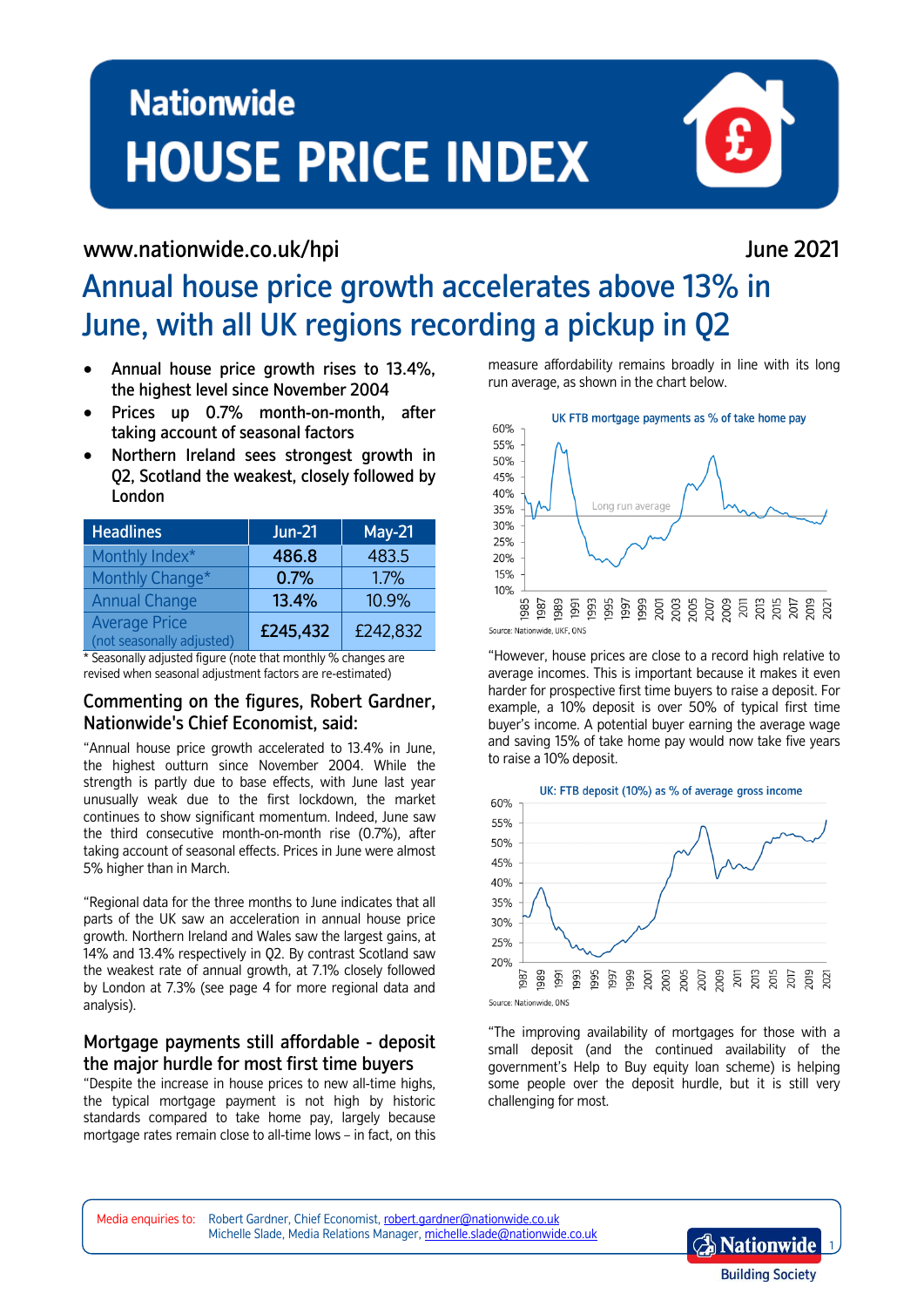## Outlook clouded beyond the near term

"Underlying demand is likely to remain solid in the near term as the economy unlocks. Consumer confidence has rebounded while borrowing costs remain low. This, combined with a lack of supply on the market, suggests further upward pressure on prices. But as we look toward the end of the year, the outlook is harder to foresee.

"Activity will almost inevitably soften for a period after the stamp duty holiday expires at the end of September, given the strong incentive for people to bring forward their purchases to avoid the additional tax. Nevertheless, underlying demand is likely to soften around the turn of the year if unemployment rises as most analysts expect, as government support schemes wind down. But even this is far from assured. Even if the labour market does weaken, there is also scope for shifts in housing preferences as a result of the pandemic to continue to support activity for some time yet.

## House price growth up in all regions in Q2

"There was a considerable pick up in overall UK annual house price growth in Q2 and all regions saw an increase in their annual growth rate.



"Northern Ireland was the strongest performing region, with prices up 14% year-on-year, the highest rate of growth since 2007. Wales also saw a significant acceleration in annual house price growth to 13.4%, the largest rise since 2005.

"But conditions were more muted in Scotland, which saw a modest increase in annual growth to 7.1% (from 6.9% last quarter) and was also the weakest performing part of the UK. This may reflect that the stamp duty (LBTT) holiday in Scotland ended on 31 March.

"England saw annual house price growth increase to 9.9%, from 6.4% in the first quarter of the year. Within England, Yorkshire & Humberside was the strongest performing region, with prices up 13.0% year-on-year. This is the strongest price growth seen in the region since 2005 and pushed average prices to a record high of £183,982.

"Both the East and West Midlands saw annual price growth rise to 12.2% in Q2. Meanwhile in the North, prices were up 11.2% year-on-year (see full table of regional house price data on page 4).

"London was the weakest performing English region, though still saw a pickup in annual price growth to 7.3%, from 4.8% last quarter. The surrounding Outer Metropolitan region, which includes places such as Luton, Watford, Sevenoaks and Woking, saw annual price growth rise to 8.2%.

"Meanwhile, house price growth in the Outer South East region, which includes cities such as Brighton & Hove, Oxford, Winchester and Southampton, increased to 10.9%, the first time the region has seen double digit growth since 2014.

"And in the South West region, annual house price growth reached its highest level since 2010, with prices up 10.4% year-on-year."



Media enquiries to: Robert Gardner, Chief Economist[, robert.gardner@nationwide.co.uk](mailto:robert.gardner@nationwide.co.uk)  Michelle Slade, Media Relations Manager, [michelle.slade@nationwide.co.uk](mailto:michelle.slade@nationwide.co.uk)

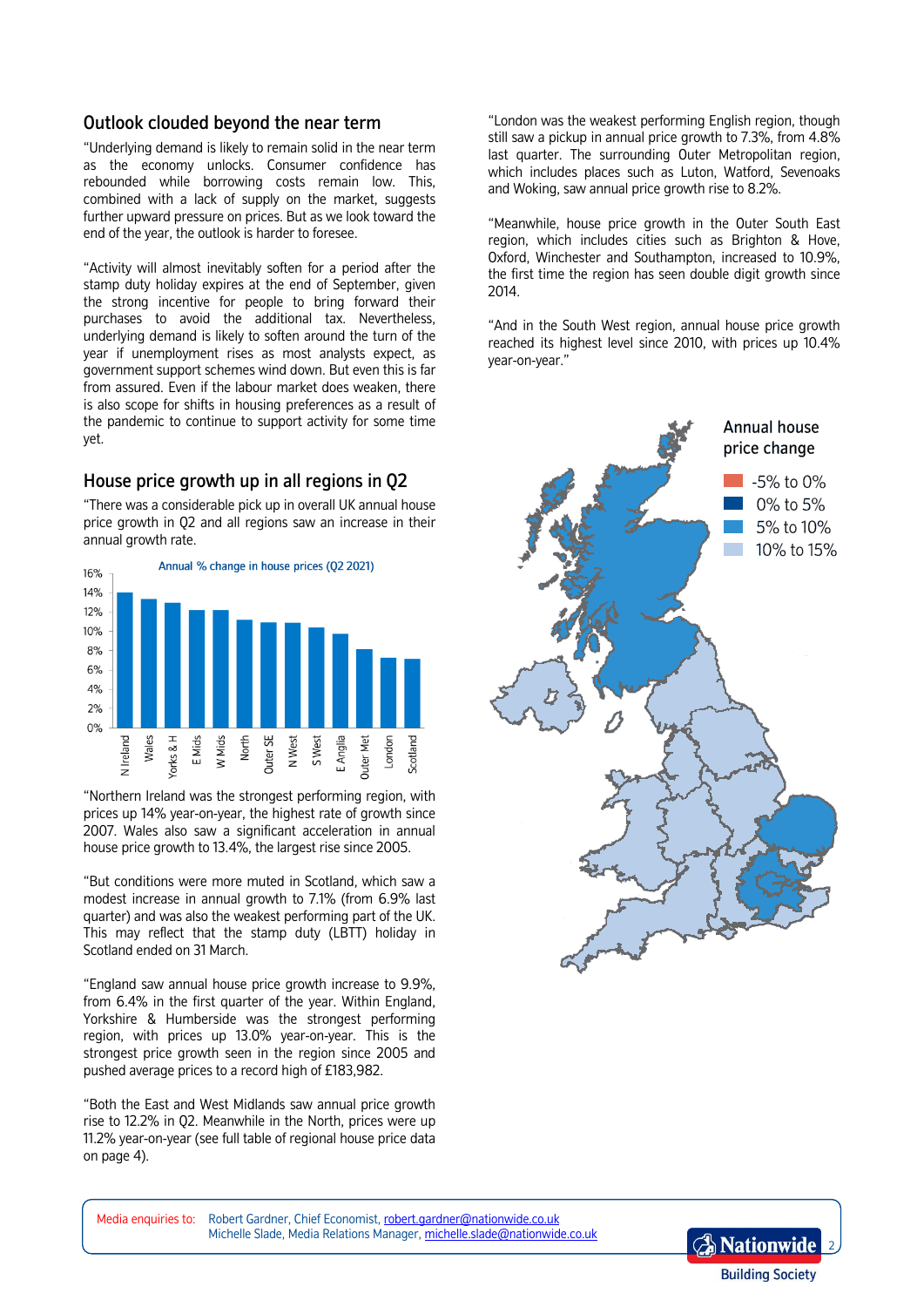## Monthly UK House Price Statistics

|               | Monthly %<br>Change<br><b>Seasonally</b><br>Adjusted | 3 Month on<br>3 Month<br>% Change | Annual %<br>Change | Average<br>Price |
|---------------|------------------------------------------------------|-----------------------------------|--------------------|------------------|
| <b>Jun-19</b> | 0.2                                                  | 0.4                               | 0.5                | 216,515          |
| <b>Jul-19</b> | 0.3                                                  | 0.5                               | 0.3                | 217,663          |
| Aug-19        | $-0.1$                                               | 0.5                               | 0.6                | 216,096          |
| Sep-19        | $-0.3$                                               | 0.3                               | 0.2                | 215,352          |
| Oct-19        | 0.2                                                  | 0.0                               | 0.4                | 215,368          |
| <b>Nov-19</b> | 0.3                                                  | $-0.1$                            | 0.8                | 215,734          |
| <b>Dec-19</b> | 0.2                                                  | 0.2                               | 1.4                | 215,282          |
| $Jan-20$      | 0.7                                                  | 0.7                               | 1.9                | 215,897          |
| Feb-20        | 0.3                                                  | 1.1                               | 2.3                | 216,092          |
| Mar-20        | 0.8                                                  | 1.5                               | 3.0                | 219,583          |
| Apr-20        | 1.0                                                  | 1.7                               | 3.7                | 222,915          |
| May-20        | $-1.7$                                               | 1.4                               | 1.8                | 218,902          |
| <b>Jun-20</b> | $-1.6$                                               | $-0.1$                            | $-0.1$             | 216,403          |
| <b>Jul-20</b> | 1.8                                                  | $-1.3$                            | 1.5                | 220,936          |
| Aug-20        | 2.1                                                  | $-0.6$                            | 3.7                | 224,123          |
| Sep-20        | 0.9                                                  | 1.8                               | 5.0                | 226,129          |
| <b>Oct-20</b> | 0.9                                                  | 3.7                               | 5.8                | 227,826          |
| <b>Nov-20</b> | 1.0                                                  | 3.8                               | 6.5                | 229,721          |
| Dec-20        | 1.0                                                  | 3.1                               | 7.3                | 230,920          |
| $Jan-21$      | $-0.1$                                               | $\overline{2.5}$                  | 6.4                | 229,748          |
| Feb-21        | 0.8                                                  | 2.1                               | 6.9                | 231,068          |
| Mar-21        | $-0.3$                                               | 1.3                               | 5.7                | 232,134          |
| Apr-21        | 2.3                                                  | 1.7                               | 7.1                | 238,831          |
| May-21        | 1.7                                                  | 2.3                               | 10.9               | 242,832          |
| <b>Jun-21</b> | 0.7                                                  | 3.8                               | 13.4               | 245,432          |









Media enquiries to: Robert Gardner, Chief Economist, robert.gardner@nationwide.co.uk Michelle Slade, Media Relations Manager, [michelle.slade@nationwide.co.uk](mailto:michelle.slade@nationwide.co.uk)

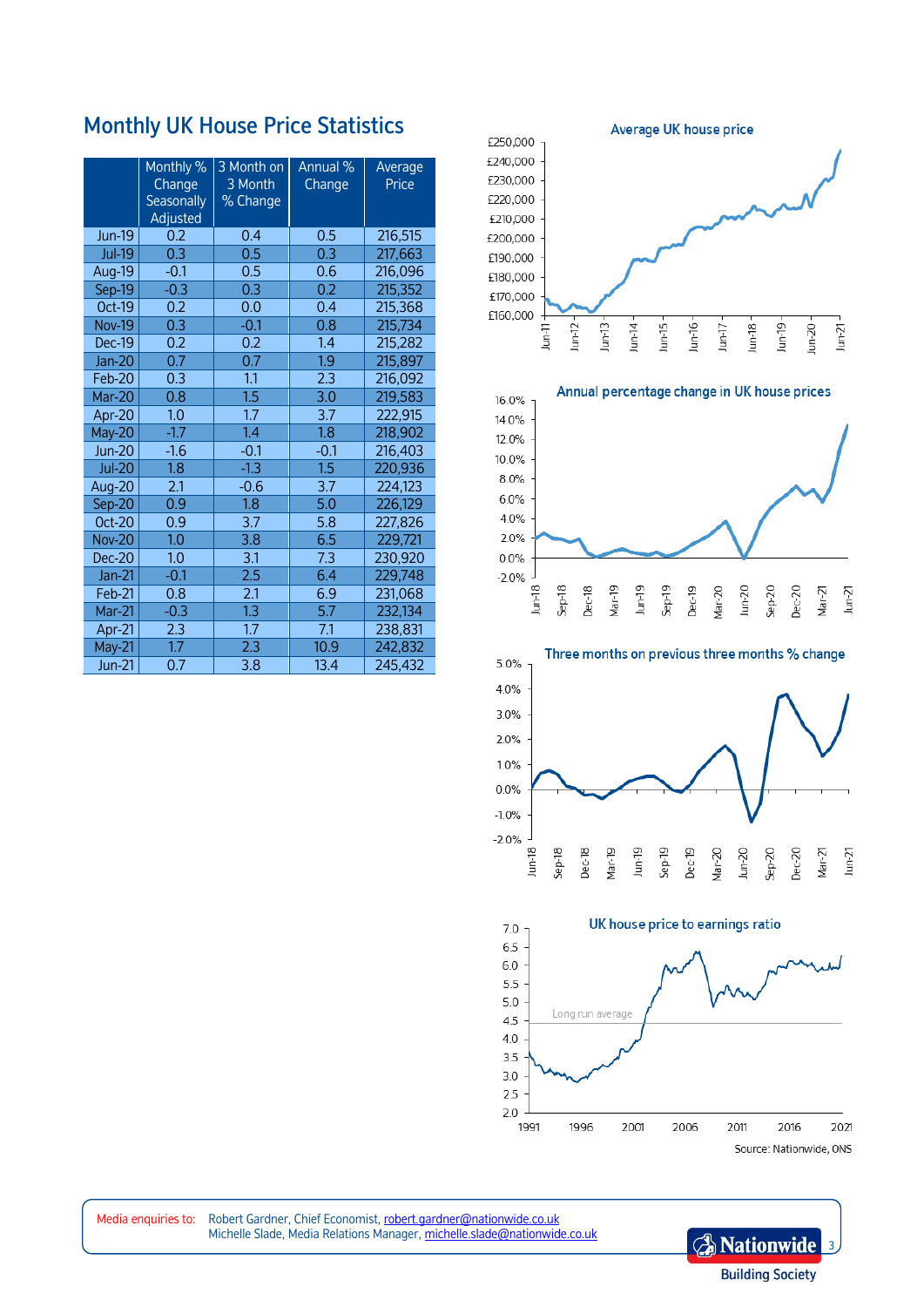## Quarterly Regional House Price Statistics Q2 2021

Please note that these figures are for the three months to June, therefore will show a different UK average price and annual percentage change to our *monthly* house price statistics.

| בווטוונווא טיכו נווכ ומאג וב וווטוונווא |           |             |             |  |
|-----------------------------------------|-----------|-------------|-------------|--|
| Region                                  | Average   | Annual %    | Annual %    |  |
|                                         | Price     | change this | change last |  |
|                                         | (Q2 2021) | quarter     | quarter     |  |
| N Ireland                               | £163,576  | 14.0%       | 7.4%        |  |
| <b>Wales</b>                            | £183,728  | 13.4%       | 7.2%        |  |
| Yorks & H'side                          | £183,982  | 13.0%       | 7.0%        |  |
| <b>East Midlands</b>                    | £210.753  | 12.2%       | 6.0%        |  |
| <b>West Midlands</b>                    | £218,334  | 12.2%       | 7.6%        |  |
| <b>North</b>                            | £144,014  | 11.2%       | 7.2%        |  |
| <b>Outer S East</b>                     | £313,815  | 10.9%       | 7.2%        |  |
| <b>North West</b>                       | £188.730  | 10.9%       | 8.2%        |  |
| South West                              | £277,603  | 10.4%       | 7.2%        |  |
| East Anglia                             | £253.107  | 9.7%        | 6.1%        |  |
| <b>Outer Met</b>                        | £394.295  | 8.2%        | 5.6%        |  |
| London                                  | £509,935  | 7.3%        | 4.8%        |  |
| Scotland                                | £165,745  | 7.1%        | 6.9%        |  |
| <b>UK</b>                               | £242,709  | 10.3%       | 6.3%        |  |

### Regions over the last 12 months

Please see page 4 for definitions of English regions

| UK Fact File (Q2 2021)           |                  |  |
|----------------------------------|------------------|--|
| Quarterly average UK house price | £242,709         |  |
| Annual percentage change         | 10.3%            |  |
| Quarterly change*                | 3.7%             |  |
| Most expensive region            | London           |  |
| Least expensive region           | <b>North</b>     |  |
| Strongest annual price change    | Northern Ireland |  |
| Weakest annual price change      | Scotland         |  |

\* Seasonally adjusted

#### Nations – annual & quarterly price change

| <b>Nation</b> | Average   | Annual %    | Quarterly % |
|---------------|-----------|-------------|-------------|
|               | Price     | change this | change*     |
|               | (02 2021) | quarter     |             |
| N Ireland     | £163,576  | 14.0%       | 5.4%        |
| <b>Wales</b>  | £183,728  | 13.4%       | 3.0%        |
| England       | £279,837  | 9.9%        | 3.8%        |
| Scotland      | £165,745  | 7.1%        | 2.5%        |

\* Seasonally adjusted





Media enquiries to: Robert Gardner, Chief Economist, robert.gardner@nationwide.co.uk Michelle Slade, Media Relations Manager, [michelle.slade@nationwide.co.uk](mailto:michelle.slade@nationwide.co.uk)

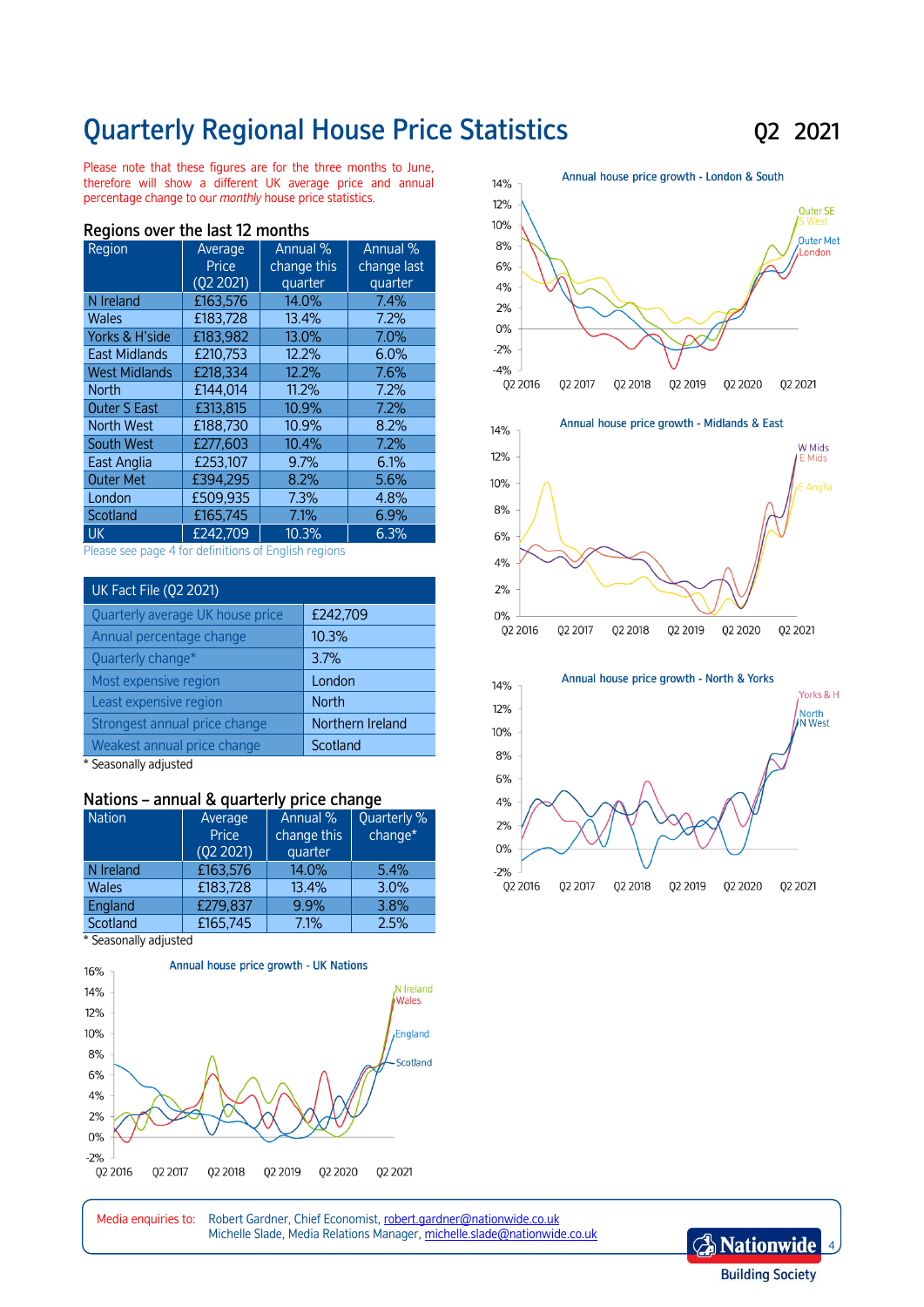## English Region Definitions

East Anglia: Cambridgeshire (Cambridge, East Cambridgeshire, Fenland, Huntingdonshire, South Cambridgeshire), Norfolk (Breckland, Broadland, Great Yarmouth, King's Lynn & West Norfolk, North Norfolk, Norwich, South Norfolk), Peterborough, Suffolk (Babergh, East Suffolk, Ipswich, Mid Suffolk, West Suffolk)

East Midlands: Derby, Derbyshire (Amber Valley, Bolsover, Chesterfield, Derbyshire Dales, Erewash, High Peak, North East Derbyshire, South Derbyshire), Leicester, Leicestershire (Blaby, Charnwood, Harborough, Hinckley & Bosworth, Melton, North West Leicestershire, Oadby & Wigston), Lincolnshire (Boston, East Lindsey, Lincoln, North Kesteven, South Holland, South Kesteven, West Lindsey), Northamptonshire (Corby, Daventry, East Northamptonshire, Kettering, Northampton, South Northamptonshire, Wellingborough), Nottingham, Nottinghamshire (Ashfield, Bassetlaw, Broxtowe, Gedling, Mansfield, Newark & Sherwood, Rushcliffe), Rutland

London: Barking & Dagenham, Barnet, Bexley, Brent, Bromley, Camden, City of London, Croydon, Ealing, Enfield, Greenwich, Hackney, Hammersmith & Fulham, Haringey, Harrow, Havering, Hillingdon, Hounslow, Islington, Kensington & Chelsea, Kingston upon Thames, Lambeth, Lewisham, Merton, Newham, Redbridge, Richmond upon Thames, Southwark, Sutton, Tower Hamlets, Waltham Forest, Wandsworth, Westminster

North: County Durham, Cumbria (Allerdale, Barrow-in-Furness, Carlisle, Copeland, Eden, South Lakeland), Darlington, Gateshead, Hartlepool, Middlesbrough, Newcastle upon Tyne, North Tyneside, Northumberland, Redcar & Cleveland, South Tyneside, Stockton-on-Tees, Sunderland

North West: Blackburn with Darwen, Blackpool, Bolton, Bury, Cheshire East, Chester West & Chester, Halton, Knowsley, Lancashire (Burnley, Chorley, Fylde, Hyndburn, Lancaster, Pendle, Preston, Ribble Valley, Rossendale, South Ribble, West Lancashire, Wyre), Liverpool, Manchester, Oldham, Rochdale, Salford, Sefton, St. Helens, Stockport, Tameside, Trafford, Warrington, Wigan, Wirral

Outer Metropolitan: Basildon, Bracknell Forest, Brentwood, Buckinghamshire, Castle Point, Chelmsford, Crawley, Dartford, Epping Forest, Gravesham, Harlow, Hart, Hertfordshire (Broxbourne, Dacorum, East Hertfordshire, Hertsmere, North Hertfordshire, St Albans, Stevenage, Three Rivers, Watford, Welwyn Hatfield), Horsham, Luton, Maidstone, Medway, Mid Sussex, Reading, Rochford, Rushmoor, Sevenoaks, Slough, Southend-on-Sea, Surrey (Elmbridge, Epsom & Ewell, Guildford, Mole Valley, Reigate & Banstead, Runnymede, Spelthorne, Surrey Heath, Tandridge, Waverley, Woking), Thurrock, Tonbridge & Malling, Tunbridge Wells, Windsor & Maidenhead, Wokingham

Outer South East: Adur, Arun, Ashford, Basingstoke & Deane, Bedford, Braintree, Brighton & Hove, Canterbury, Central Bedfordshire, Chichester, Colchester, Dover, East Hampshire, Eastleigh, East Sussex (Eastbourne, Hastings, Lewes, Rother, Wealden), Fareham, Folkestone & Hythe, Gosport, Havant, Isle of Wight, Maldon, Milton Keynes, New Forest, Oxfordshire (Cherwell, Oxford, South Oxfordshire, Vale of White Horse, West Oxfordshire), Portsmouth, Southampton, Swale, Tendring, Test Valley, Thanet, Uttlesford, West Berkshire, West Oxfordshire, Winchester, Worthing

South West: Bath & North East Somerset, Bournemouth, Christchurch & Poole, Bristol, Cornwall, Dorset, Devon (East Devon, Exeter, Mid Devon, North Devon, South Hams, Teignbridge, Torridge, West Devon), Gloucestershire (Cheltenham, Cotswold, Forest of Dean, Gloucester, Stroud, Tewkesbury), Isles of Scilly, North Somerset, Plymouth, Somerset (Mendip, Sedgemoor, Somerset West & Taunton, South Somerset), South Gloucestershire, Swindon, Torbay, Wiltshire

West Midlands: Birmingham, Coventry, Dudley, Herefordshire, Sandwell, Shropshire, Solihull, Staffordshire (Cannock Chase, East Staffordshire, Lichfield, Newcastle-under-Lyme, South Staffordshire, Stafford, Staffordshire Moorlands, Tamworth), Stoke-on-Trent, Telford & Wrekin, Walsall, Warwickshire (North Warwickshire, Nuneaton & Bedworth, Rugby, Stratford-on-Avon, Warwick), Wolverhampton, Worcestershire (Bromsgrove, Malvern Hills, Redditch, Worcester, Wychavon, Wyre Forest)

Yorkshire & Humberside: Barnsley, Bradford, Calderdale, Doncaster, East Riding of Yorkshire, Kingston upon Hull, Kirklees, Leeds, North East Lincolnshire, North Lincolnshire, North Yorkshire (Craven, Hambleton, Harrogate, Richmondshire, Ryedale, Scarborough, Selby), Rotherham, Sheffield, Wakefield, York